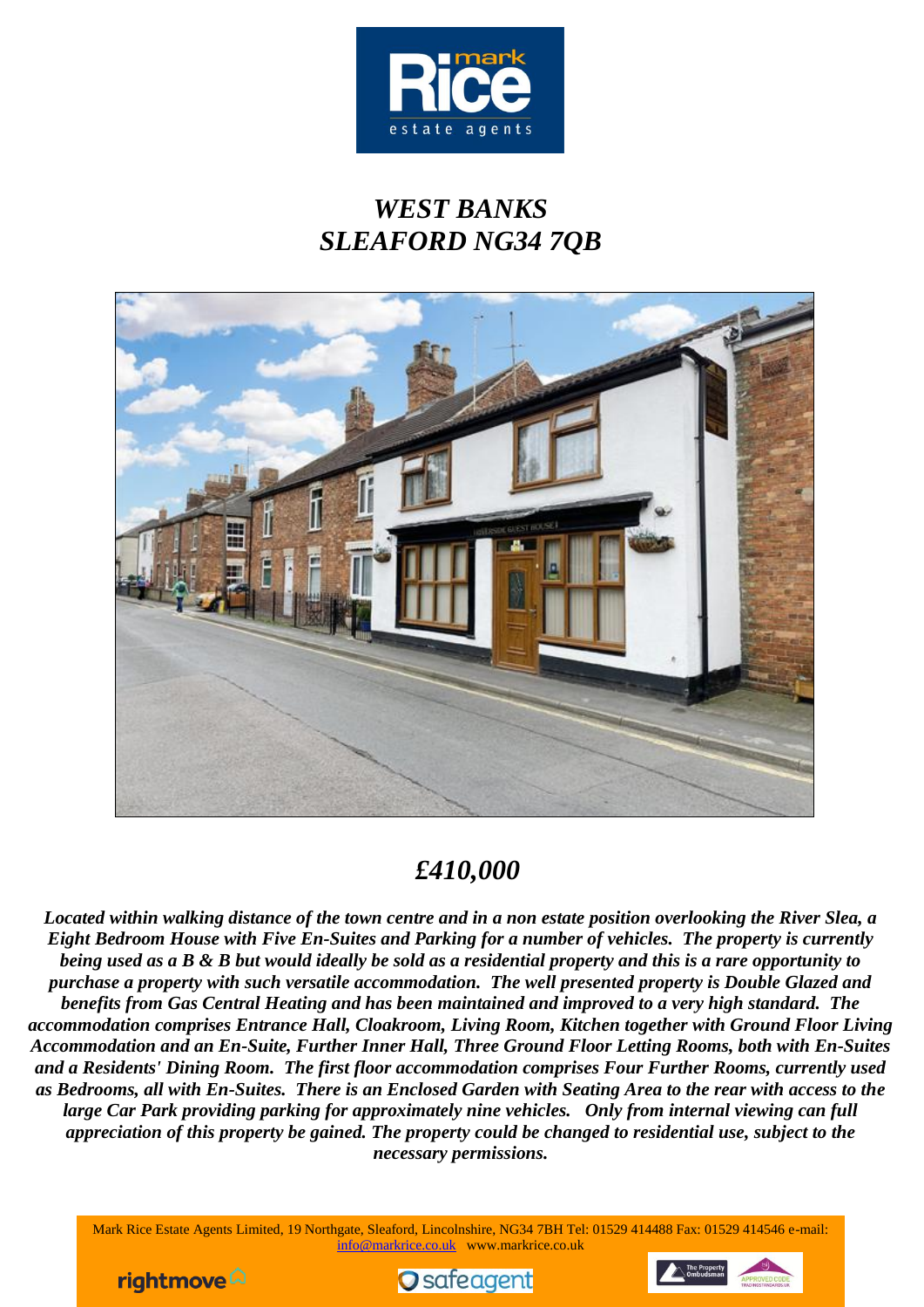#### *Location:*

*Sleaford is an expanding Market Town with amenities to cater for most day to day needs and facilities including excellent primary and secondary schools, swimming pool and leisure centre, vets, library and good road and rail links to surrounding areas, including Grantham with an Intercity rail connection to London Kings Cross.*

#### *Directions:*

*From our offices head South and take the second turning on the right into Watergate and follow the road as it enters West Banks. The property is located on the left hand side.*

*\_\_\_\_\_\_\_\_\_\_\_\_\_\_\_\_\_\_\_\_\_\_\_\_\_\_\_\_\_\_\_\_\_\_\_\_\_\_\_\_\_\_\_\_\_\_*

*Double glazed entrance door provides access to the Hall.*

#### *Bedroom 1 : 2.34m (7'8") x 2.16m (7'1") Having radiator.*



#### *En-Suite:*

*Being fully tiled and having mains fed shower, low level w.c, pedestal hand washbasin and towel radiator.*



*Further Bedroom: 3.40m (11'2") x 3.35m (11'0") Having radiator and French doors to rear garden.*



*Inner Lobby: Providing access to the under stairs storage area and:*

## *Cloakroom: Having low level w.c, and hand washbasin.*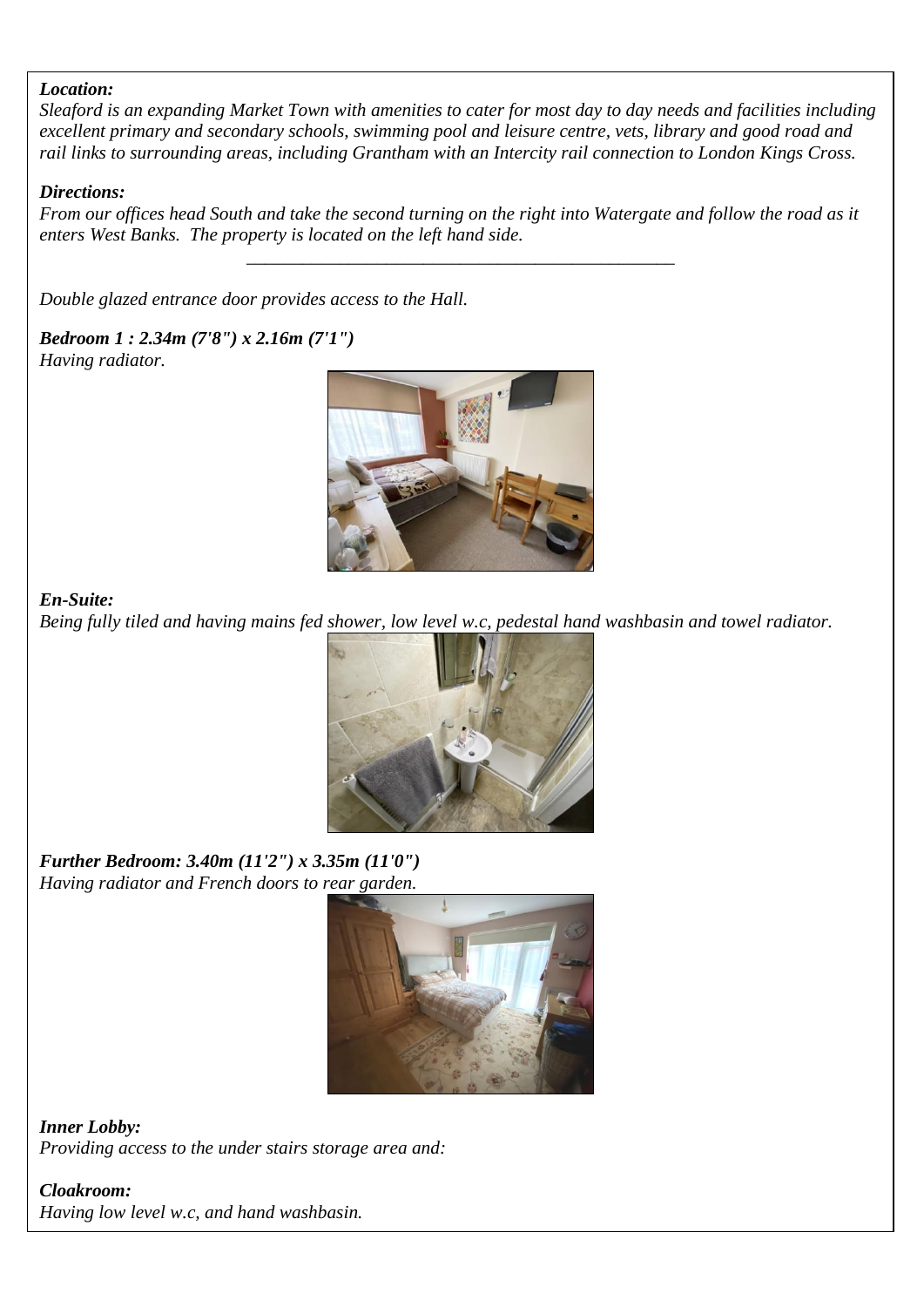*Owner's Living Room: 4.75m (15'7") x 2.97m (9'9") Having radiator, built-in base units, worktop and an arch provides access to the:*



*Kitchen: 4.70m (15'5") x 1.88m (6'2") narrowing to 1.60m (5'3") Having wall and base units, worktop, breakfast bar, eye level oven, tiled splashbacks, inset sink with monobloc tap, plumbing for automatic washing machine and hob. A door provides access to the rear entrance lobby.*

# *Rear Entrance Lobby:*

*Having rear entrance door.*

*Owner's Bedroom: 4.44m (14'7") x 2.54m (8'4") Having velux roof light and radiator.*



#### *En-Suite:*

*Having bath, tiled splashbacks, low level w.c, and pedestal hand washbasin.*



*A further door from the Lobby Area provides access to the Further Hall.*

*Bedroom 6 : 3.66m (12'0") narrowing to 2.44m (8'0") x 2.97m (9'9") Being 'L' shaped and having built-in cupboard and radiator.*

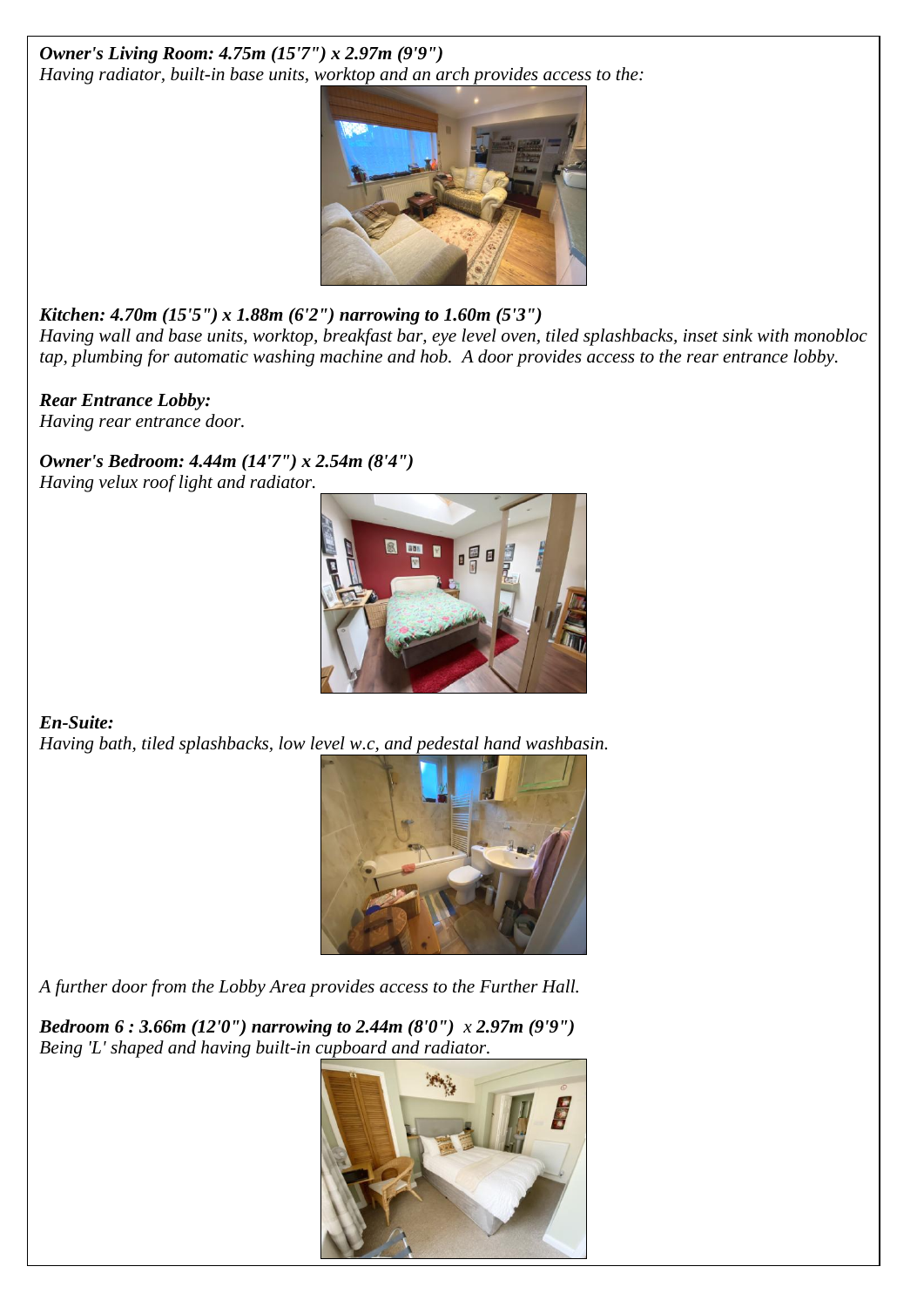#### *En-Suite:*

*Having separate double shower cubicle, pedestal hand washbasin with mixer tap, low level w.c, towel radiator and tiled splashbacks.*



# *Residents' Dining Room: 4.80m (15'9") x 3.43m (11'3")*

*Having double glazed door to front, tiled floor, two radiators, base units with worktop and counter area with built-in cupboard.*



*Stairs from the Hall provide access to the First Floor Landing having cupboard housing the central heating boiler and having a further staircase to the ground floor dining room.*

*Bedroom 5 : 3.48m (11'5") x 3.05m (10'0") Having radiator.*



*En-Suite: 2.67m (8'9") x 2.51m (8'3") Having separate shower cubicle, low level w.c, pedestal hand washbasin and towel radiator.*



*Bedroom 4: 3.56m (11'8") x 3.05m (10'0") Having radiator.*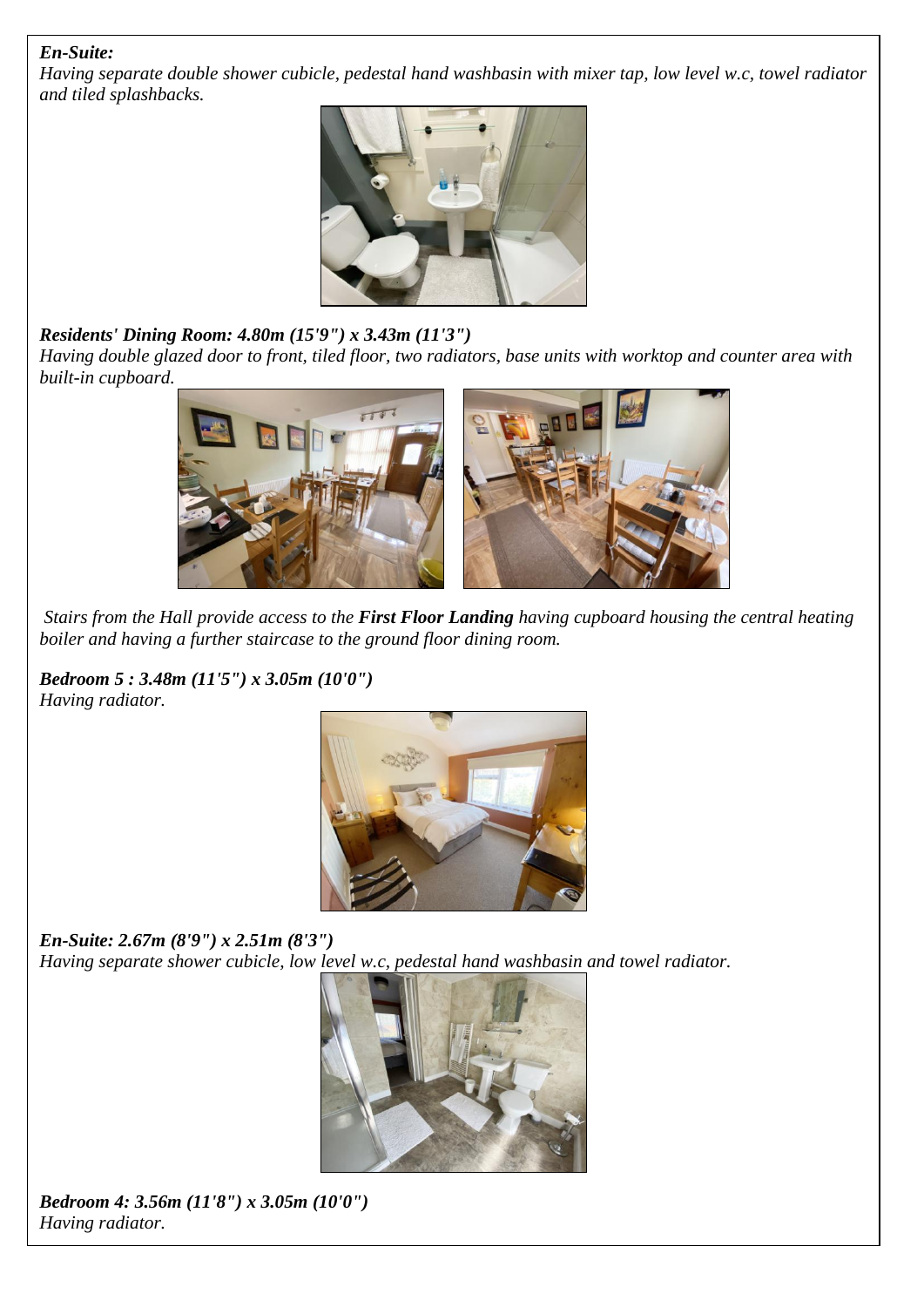

### *En-Suite:*

*Having separate shower cubicle, pedestal hand washbasin, low level w.c, towel radiator and tiled splashbacks.*



*Bedroom 2: 3.38m (11'1") x 2.62m (8'7") extending to 3.53m (11'7") Having radiator.*



*En-Suite: Having separate shower, low level w.c, pedestal hand washbasin and towel radiator.*



*Bedroom 3: 3.12m (10'3") x 3.05m (10'0") x 3.53m (11'7") Having radiator.*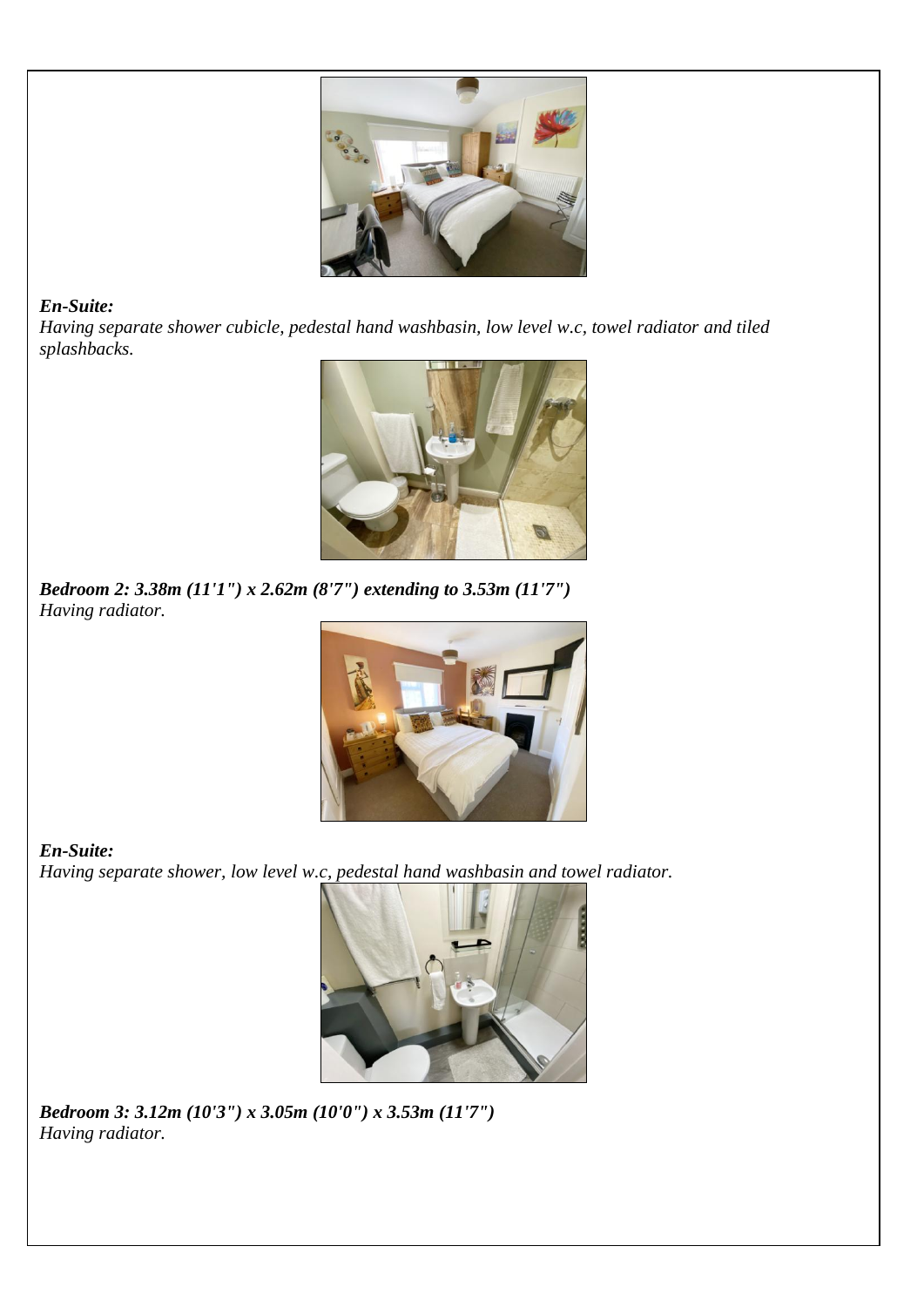

# *En-Suite:*

*Having separate shower cubicle, pedestal hand washbasin with mixer tap, low level w.c and towel radiator.*



## *Outside:*

*There is a small paved al fresco area to the front of the property and access to the Car Park is via Castle Street which is an adjacent 'no through' road. A gate provides access to the Garden Area which is mainly paved with dwarf walling, raised patio areas, access to the bin store and to the car park.* 



# *Agents Note:*

*Whilst the property is currently being run as a B & B and being sold as a residential property, if the purchasers wish to purchase this as a B & B, any stock at valuation would have to be agreed with the current owner.*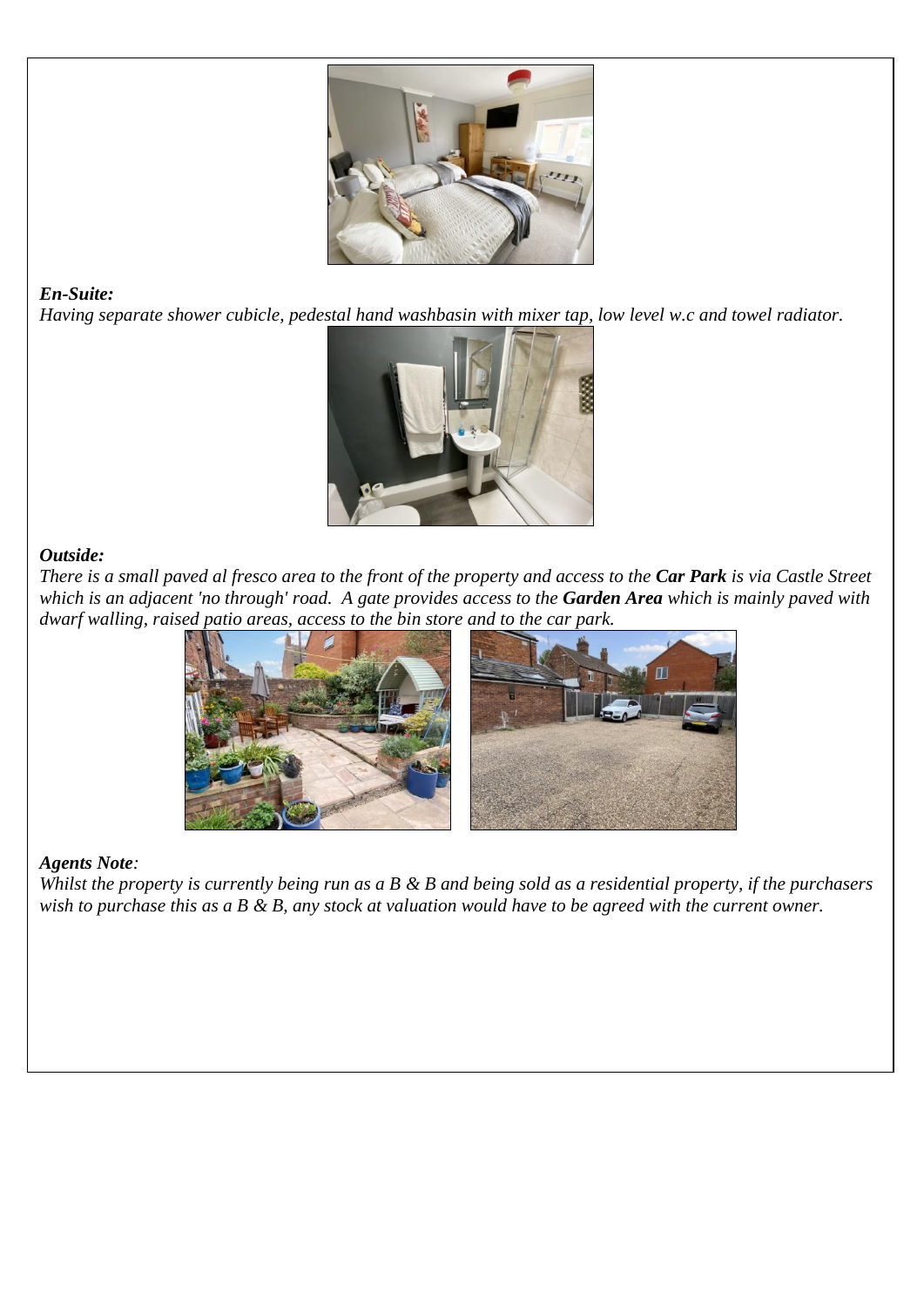